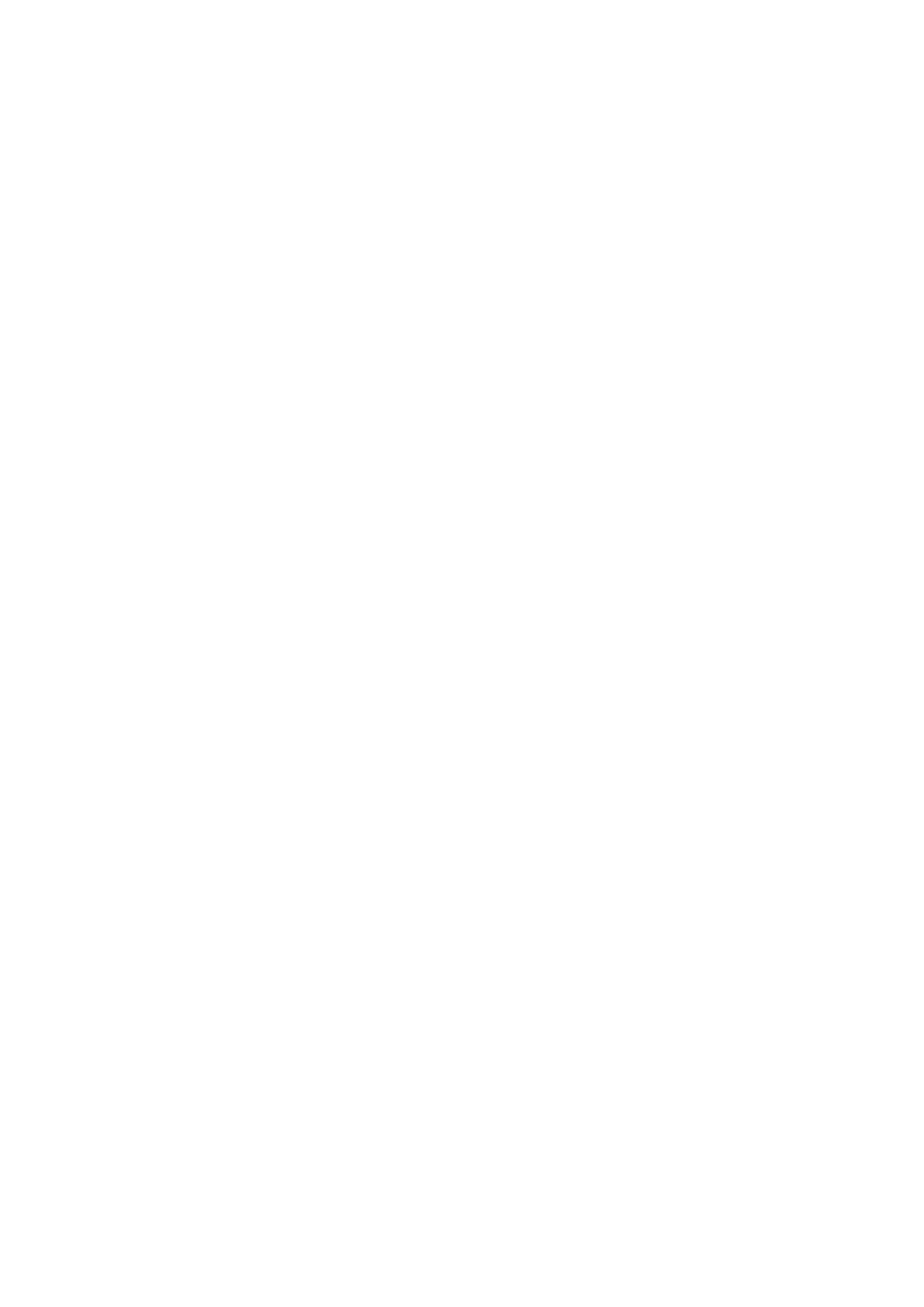

## Table of Contents

| 1.0     | Scope                                       | 2               |  |  |  |
|---------|---------------------------------------------|-----------------|--|--|--|
|         | 2.0 References                              | 3               |  |  |  |
|         | 3.0 Definitions                             | 3               |  |  |  |
|         | 4.0 Designation                             | 3               |  |  |  |
| 5.0     | Information To Be Supplied By The Purchaser | 4               |  |  |  |
| 6.0     | Requirements                                | 4               |  |  |  |
|         | 6.1 Profile Condition                       | 4               |  |  |  |
|         | 6.2 Chemical Composition                    | 4               |  |  |  |
|         | 6.3 Mechanical Properties                   | 5               |  |  |  |
|         | 6.4 Surface Finish                          | 5               |  |  |  |
|         | 6.5 Zinc Aluminium Coating                  | 6               |  |  |  |
|         | 6.6 Surface Conversion Coating              | 6               |  |  |  |
|         | 6.7 Length                                  | 6               |  |  |  |
|         | 6.8 End Condition                           | 6               |  |  |  |
|         | 6.9 Straightness (Camber or Sweep)          | 6               |  |  |  |
|         | 6.10 Corner Radii                           | 7               |  |  |  |
|         | 6.11 Corner Radius Tolerance                | 7               |  |  |  |
|         | 6.12 Squareness (Angular Tolerance)         | 8               |  |  |  |
|         | 6.13 Twist                                  | 8               |  |  |  |
|         | 6.14 Leg/width Dimensions                   | 8               |  |  |  |
|         | 6.15 Thickness                              | 9               |  |  |  |
|         | 6.16 Mass                                   | 10              |  |  |  |
|         | 6.17 Flatness of Sides                      | 10 <sup>°</sup> |  |  |  |
|         | 6.18 Notch Sensitivity                      | 10              |  |  |  |
|         | 6.19 Handling                               | 11              |  |  |  |
|         | 6.20 Any Other Special Requirements         | 11              |  |  |  |
|         | 6.21 Means for Determining Compliance       |                 |  |  |  |
| 7.0     | Control                                     | 11              |  |  |  |
| Annex A |                                             |                 |  |  |  |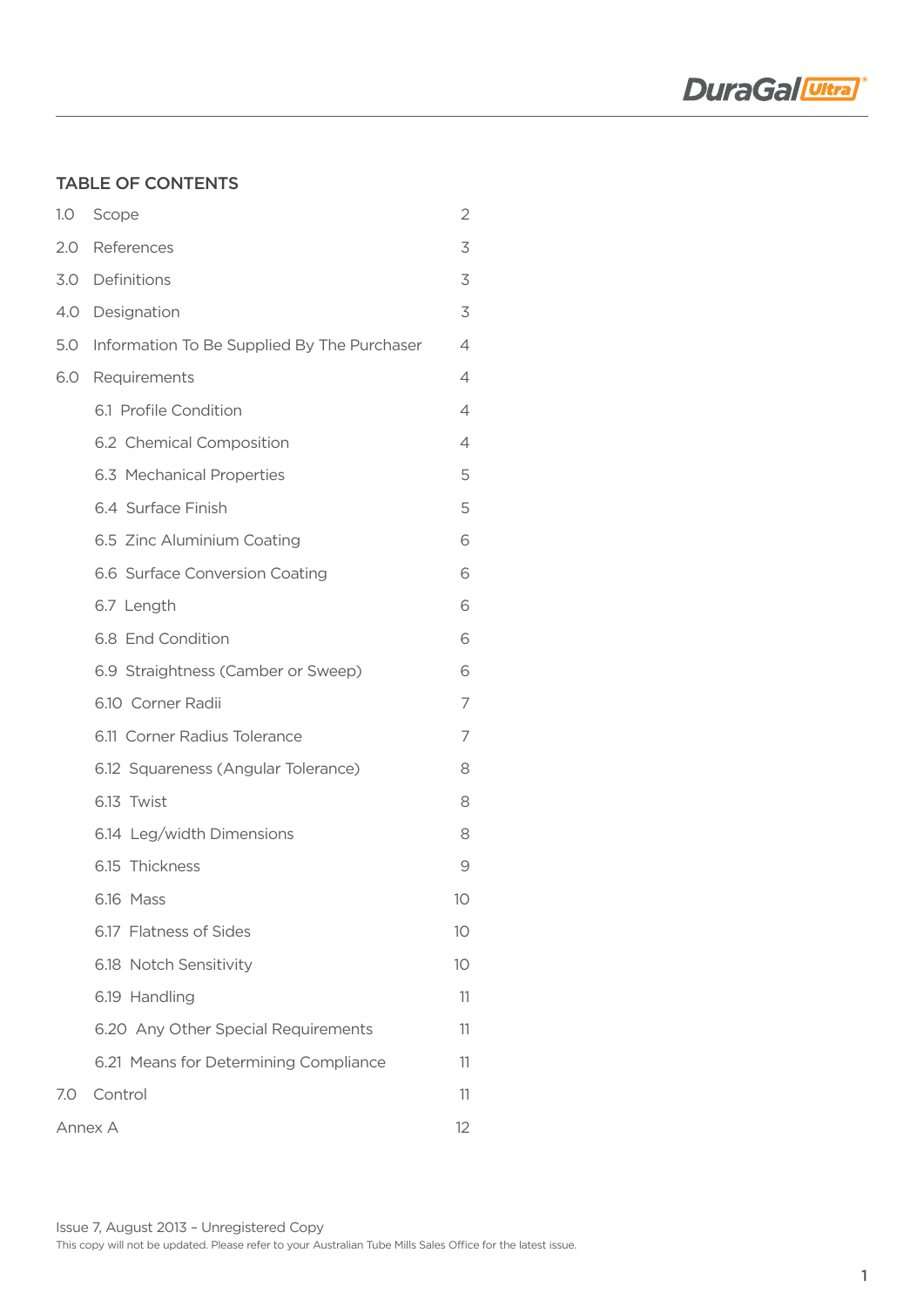# **1.0 Scope**

This specification covers the technical requirements for the production and supply of profiles with the DuraGal<sup>Ultra</sup> coating. Angles, Channels and Flats are referred to in this specification as profiles. These profiles are produced by cold forming low carbon (hot rolled) steel strip and coated in-line applying a hot-dip zinc aluminium coating. This product is intended for general engineering and structural uses.

# **NOTE**

- 1 The profile shape is manufactured from hot rolled strip. During the forming process, all surface areas are mechanically and chemically cleaned to the equivalent of AS1627.4 Class 3, and then coated by an in-line hot-dip process.
- 2 The durability performance of DuraGal<sup>Ultra</sup> is influenced by micro-environments which vary from site to site. In highly corrosive environments it is recommended that a suitable barrier coating, (eg. paint or powder coating) be applied over the galvanized surface, and that the application of such coating be fully in accordance with the supplier's recommendations with regard to surfacepretreatment, application, curing and maintenance of the coating.



# **NOTE**

Zinc aluminium coating classes are not currently referenced in AS/NZS 4791-2006 "Hot-dip galvanized (zinc) coating on ferrous open sections applied by an in-line process".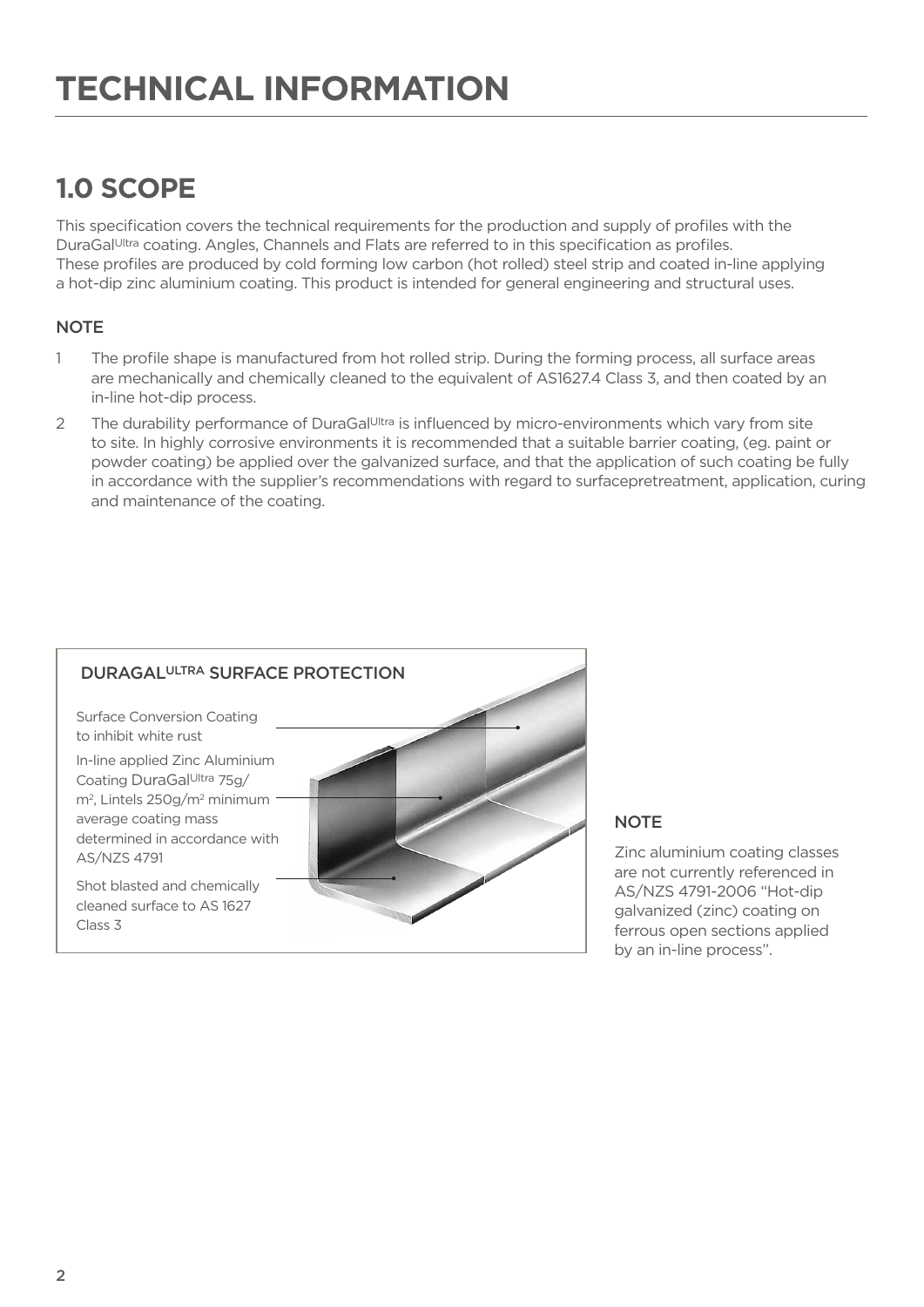

# **2.0 References**

AS 1544.2:2003 Methods for impact tests on metals — Charpy V-notch AS 1627.4:2005 Metal Finishing — Preparation and pretreatment of surfaces Part 4: Abrasive blast cleaning of steel AS 4100:1998 Steel Structures AS/NZS 1163:2009 Cold formed structural steel hollow sections AS/NZS 2312:2002 Guide to the protection of structural steel against atmospheric corrosion by the use of protective coatings AS/NZS 4496:1997 Recommended practice for the colour coding of steel products AS/NZS 4600:2005 Cold-Formed Steel Structures AS/NZS 4791:2006 Hot-dip galvanized (zinc) coatings on ferrous open sections, applied by an in-line process AS/NZS ISO 9001:2008 Quality management systems — Requirements ASTM B117 Practice for Operating Salt Spray (FOG) Testing Apparatus DuraGal Easy Painting and Corrosion Protection Guide DuraGal Easy Welding Guide

# **3.0 Definition**

An terms used in this specification are defined in this specification.

# **4.0 Designation**

Profiles specified on engineering drawings shall be designated by section dimensions, section shape and grade description as follows:

| <b>Shape</b>          | <b>Typical Designation</b> |
|-----------------------|----------------------------|
| Equal Angles          | 30x30x2.5 CA DuraGal       |
| <b>Unequal Angles</b> | 75x50x5.0 CA DuraGal       |
| Channel               | 75x40x4.0 CC DuraGal       |
| Flats                 | 50x4.0 CF DuraGal          |
|                       |                            |

Profiles shall be ordered as:

Size x Product x Length x Specification Example  $-50 \times 50 \times 4.0$  Profile Angle 9.0m TS100

Profiles are supplied as mill lengths within the range of 6 to 12 metres and standard lengths apply. Therefore for non standard mill lengths, the length requirement must also be specified at the time of ordering.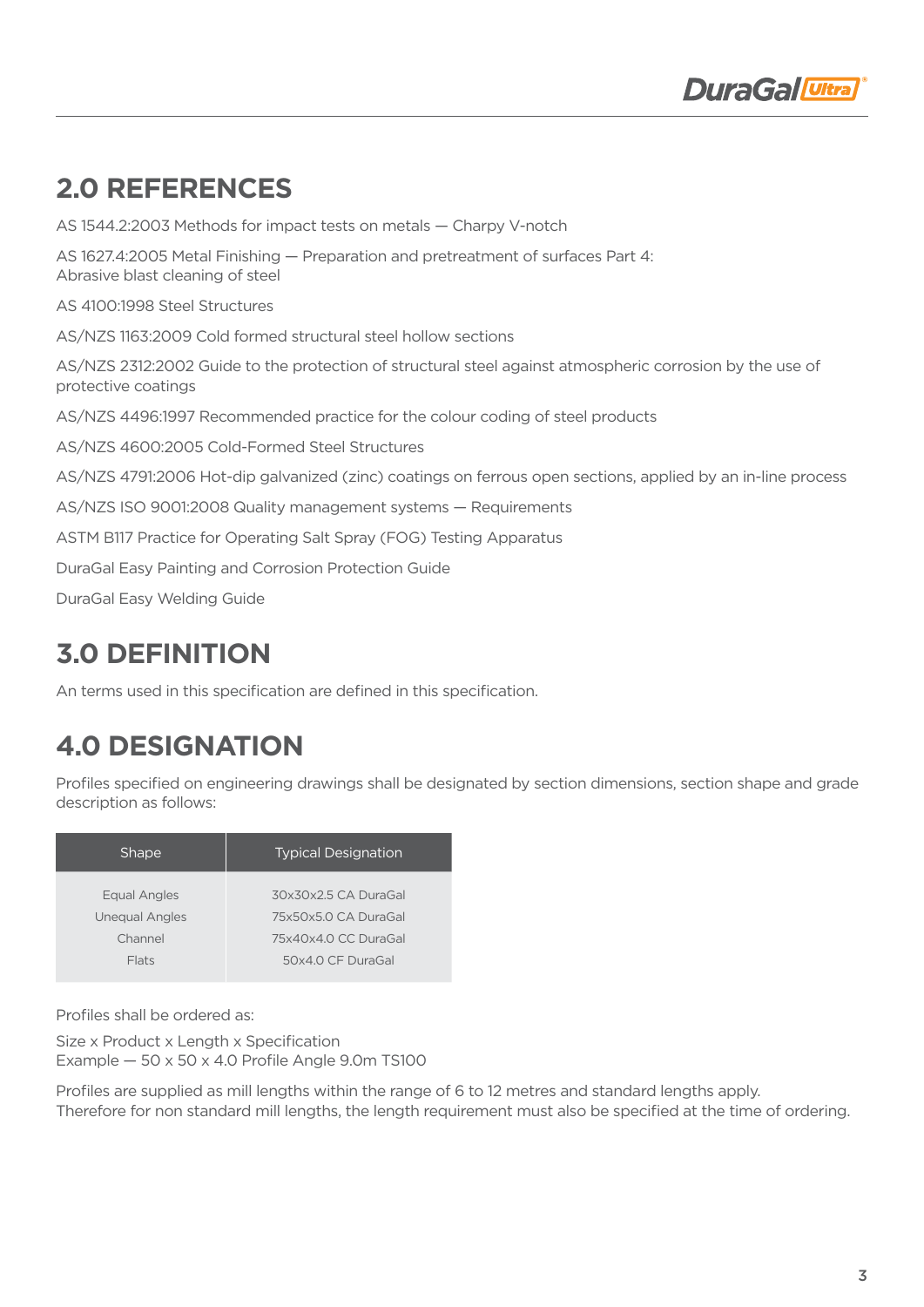# **5.0 Information To Be Supplied By The Purchaser**

The purchaser should supply the following information at the time of enquiry and/or order:

- (a) Full Designation
	- i) TSlOO
	- ii) Dimensions of Web, Flange/Leg Lengths and Thickness
- (b) Length required (in metres)
- (c) Any special requirements
- (d) Quantity and delivery instructions

# **6.0 Requirements**

### 6.1 PROFILE CONDITION

Profiles shall be supplied in the cold rolled, in-line hot-dipped and as formed condition.

### 6.2 Chemical Composition

|                                   | Chemical Composition (cast or product analysis) (see Note 2) % max. |      |      |      |      |      |      |                                   |     |                                |                              |
|-----------------------------------|---------------------------------------------------------------------|------|------|------|------|------|------|-----------------------------------|-----|--------------------------------|------------------------------|
| Grades<br>(see note 1)            | C                                                                   | Si   | Mn   | P    | S    | Cr   | Mo   | $\overline{A}$<br>(see<br>Note 3) | Ti  | Micro-<br>alloying<br>elements | <b>CE</b><br>(see<br>Note 4) |
| C350L0<br><b>C400L0</b><br>C450L0 | 0.20                                                                | 0.45 | 1.60 | 0.03 | 0.03 | 0.30 | O.1O | 0.10                              | O.4 | 0.15<br>(see<br>Note 5)        | 0.43                         |

#### **NOTE**

- 1 The use of sulphide modification manufacturing techniques for these grades is permitted.
- 2 The following elements may be present to the limits stated:

(a) Copper 0.25%

(b) Nickel 0.25%

- 3 Limits specified are for soluble or total aluminium.
- 4 Carbon equivalent (CE) is calculated from the following equation:

$$
CE = C + \frac{Mn}{6} + \frac{Cr + Mo + V}{5} + \frac{Ni + Cu}{15}
$$

5 Applies to niobium, vanadium and titanium only. However, vanadium greater than 0.10% is not permitted.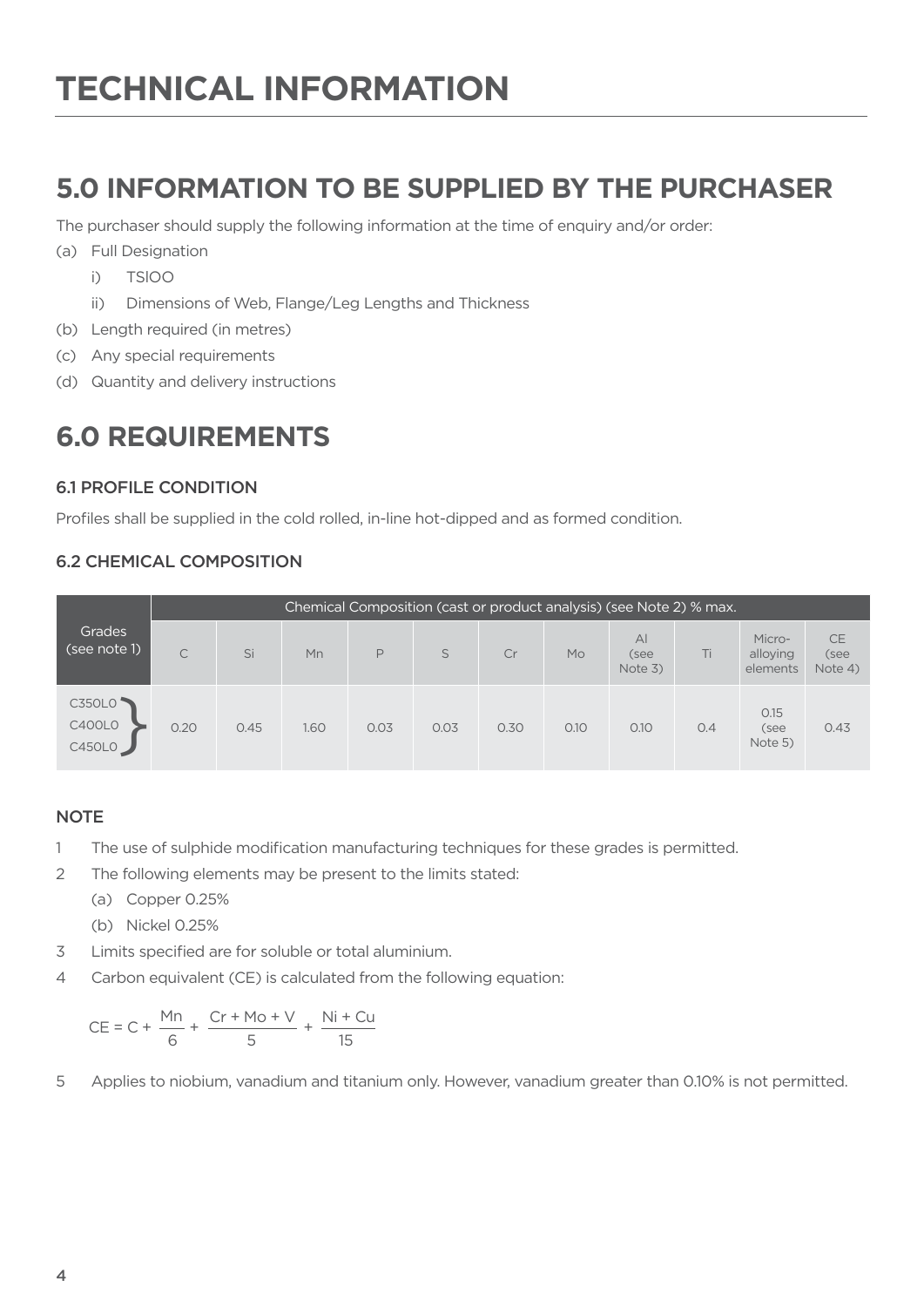### 6.3 Mechanical Properties

Mechanical properties for Profiles comply with the table below.

| Profile                                                                  | Minimum Yield<br>Strength<br><b>MPa</b> | Minimum Tensile<br>Strength<br><b>MPa</b> | Minimum Elongation as a<br>Proportion of Gauge<br>Length of 5.65 $\sqrt{s_0\%}$ |
|--------------------------------------------------------------------------|-----------------------------------------|-------------------------------------------|---------------------------------------------------------------------------------|
| Flats up to and including 6mm<br>wall thickness                          | 400                                     | 450                                       | 20                                                                              |
| Flats over 6mm wall thickness                                            | 350                                     | 400                                       | 20                                                                              |
| Angles and Channels over<br>2.5mm up to and including 6mm wall thickness | 450                                     | 500                                       | 16                                                                              |
| Angles and Channels over 6mm wall thickness                              | 400                                     | 450                                       | 16                                                                              |
| Angles 2.5mm wall thickness                                              | 350                                     | 400                                       | 20                                                                              |
| Lintel 6mm                                                               | 450                                     | 500                                       | 16                                                                              |
| Lintel over 6mm                                                          | 400                                     | 450                                       | 16                                                                              |

#### Test Method

- (a) Test specimens are to be taken longitudinally from a major flat portion of the section, mid way between corners (excluding the corners), or midway between a corner and a free edge (excluding the corner).
- (b) Test specimens are to be taken from the flat portion with the least strength increase from cold forming.
- (c) The yield, tensile strength and elongation shall be determined in accordance with AS 1391, on samples artificially aged to a temperature between 150 and 200°C for a period of not less than 15 minutes.

#### Ultimate to Yield Ratio

The ratio of actual tensile strength to yield strength shall not be less than 1.08 and the total elongation shall be not less than 10% for a 50mm gauge length or 7% for a 200mm gauge length standard specimen tested in accordance with AS 1391, (Refer AS/NZS 4600:2500 clause 1.5.1.4).

### 6.4 Surface Finish

The section as manufactured shall be free from lamination, surface flaws and other defects detrimental to its use for structural purposes.

A coating of zinc aluminium is applied by the in-line, hot-dip process to a shot blasted and chemically cleaned bright metal surface equivalent to AS 1627.4 Class 3. For all profiles with a DuraGalUltra coating a surface conversion coating acts to protect the coating from white rust.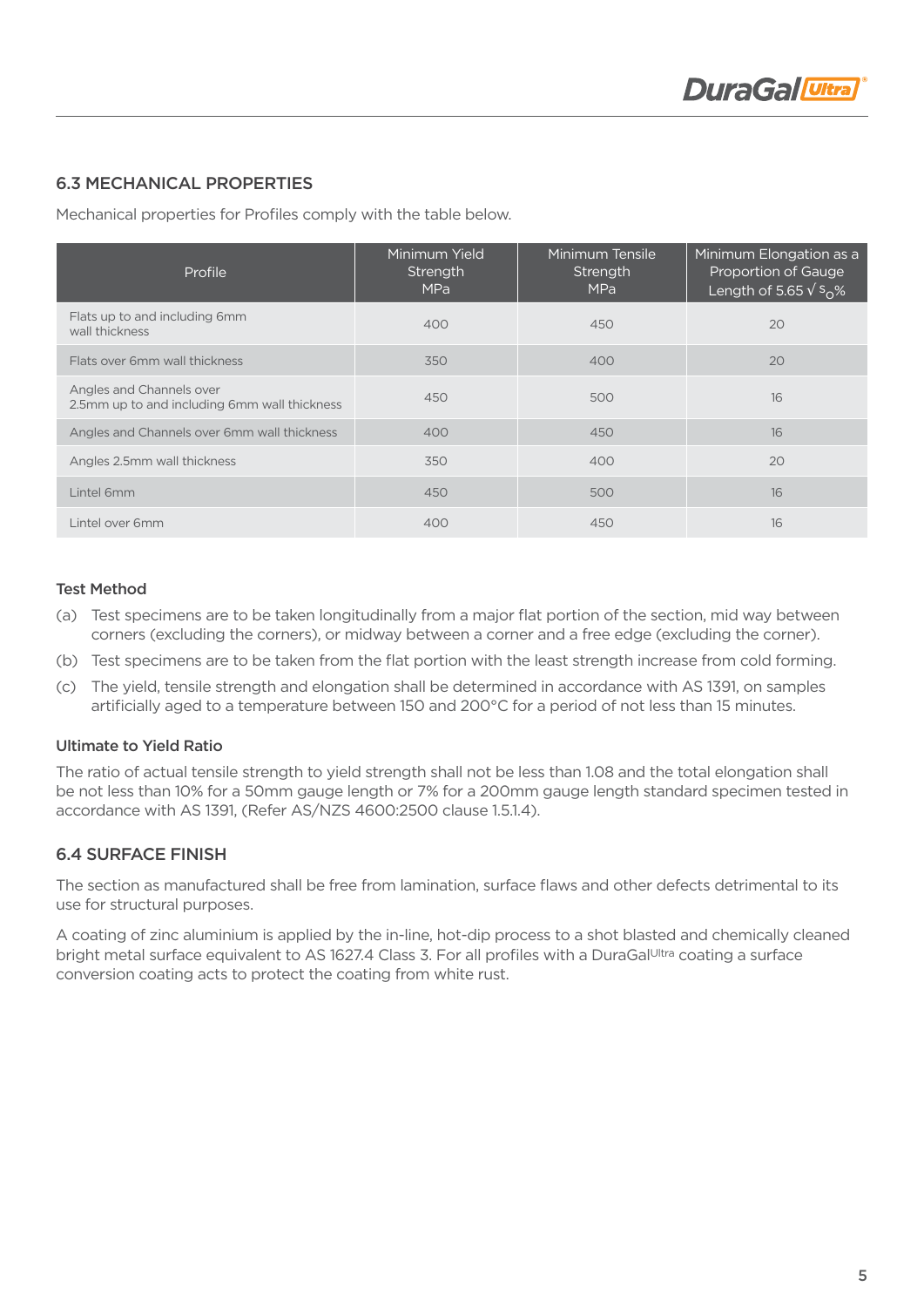### 6.5 Zinc ALUMINIMUM Coating

Zinc aluminium coating composition has a target range of 11% to 12% aluminium, with a minimum of 10% and a maximum of 13%.

Sections coated with DuraGal<sup>Ultra</sup> shall have a minimum average zinc aluminium coating mass of 75g/m<sup>2</sup>.

Lintels shall have a minimum average zinc aluminium coating mass of 250g/m2 .

The determination of the coating mass and the assessment of coating adherence shall be in accordance with the requirements of AS/NZS 4791:2006 — Hot-dip galvanized (zinc) coatings on ferrous open sections, applied by an in-line process.

Lintels shall comply with the R3 Durability Classification requirements as specified in AS/NZS 2699.3:2002 — Built-in components for masonry construction Part 3: Lintels and shelf angles (durability requirements), Clause 2.4.5, test methods.

### 6.6 Surface Conversion Coating

All profiles shall have a surface conversion coating applied to increase resistance to white rust and enhance adhesion of paint and powder coatings.

#### **6.7 LENGTH**

Profiles shall be supplied in standard mill lengths or, subject to inquiry, can be supplied ex the forming mill as a non-standard mill length in the range 6 to 12 metres. In both cases, a length tolerance of plus 25mm, minus nil, shall apply. No short lengths are to be included in the consignment.

Note: Angles and channels outside the length range 6 to 12 metres are also subject to inquiry.

#### 6.8 End Condition

Profiles shall be supplied with mill cut ends. Ends will be colour coded to designate product thickness as specified in table 8 of AS/NZS 4496:1997. Colour coding will be applied both ends with marking paint, but rust on the profile cut ends after colour coding will not be cause for rejection.

Lintels shall be supplied with mill cut ends sealed with a zinc rich polyurethane paint. This paint shall comply with AS/NZS 3750.9:2009, paints for steel structures. Paint will have a target thickness of 100 μm and a minimum thickness of 80 μm.

#### 6.9 Straightness (Camber or Sweep)

Standard and non-standard mill lengths shall be supplied to a straightness of 1 in 500, measured over the ordered iength, i.e. a 7.5 metre long angle, when measured against a straight edge can have a deviation from straight of up to 15mm. The straightness shall be determined by laying the product horizontally and measuring the horizontal deviation (a) of the product from a straight line, i.e.  $\leq L/500$ .



Maximum sweep or camber in angles and channels, shall be no greater than 1 in 500 measured against a straight edge. The maximum camber for flats is also 1 in 500 over the ordered length.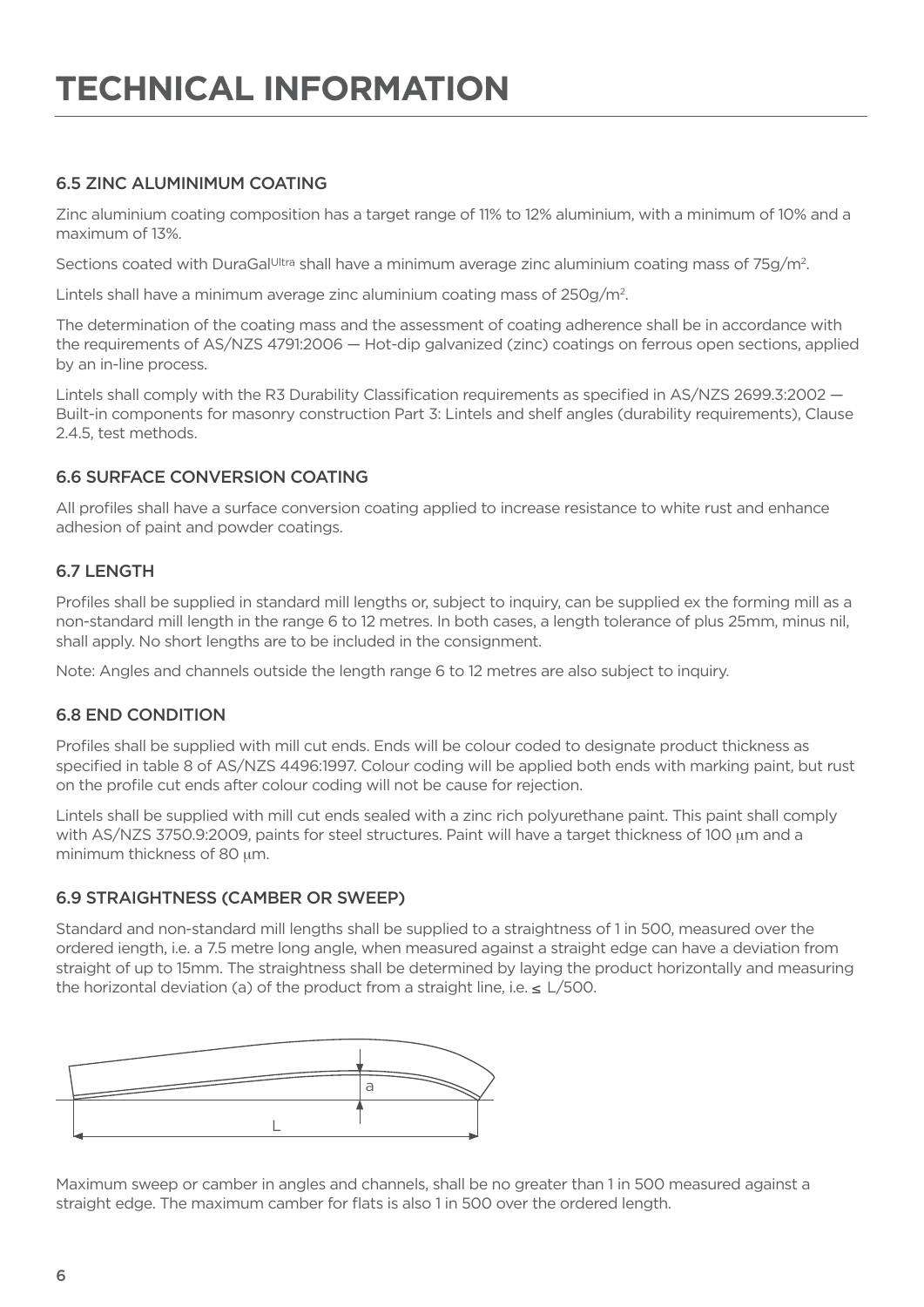

#### Plane of Measurement



#### 6.10 Corner Radii

Corner radii shall be as follows:

| Normal Thickness (mm) | Inside Corner Radius (mm) |
|-----------------------|---------------------------|
| 2.5                   | 2.5                       |
| 4.0 and 5.0           | 4.0                       |
| 6.0 and 8.0           | 80                        |

## 6.11 Corner Radius Tolerance

The tolerance of the inside corner radius shall be the greater of 3 0.5mm or 3 20%, i.e:

| Inside Corner Radius (mm) | Tolerance (mm)                             |
|---------------------------|--------------------------------------------|
| $< 2.5$ mm                | $+0.5$ mm                                  |
| > 2.5mm                   | +20% of the normal inside<br>corner radius |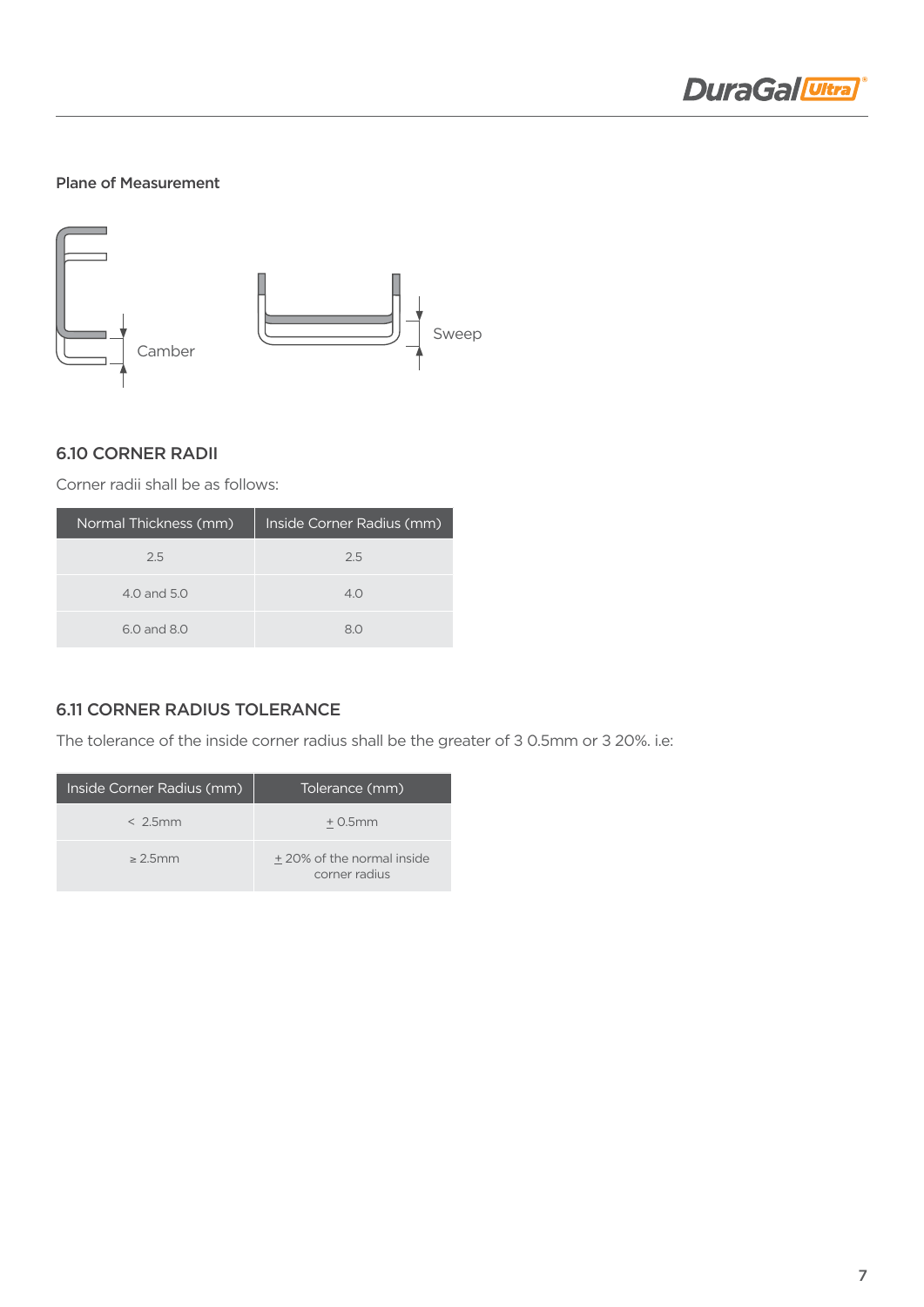# 6.12 Squareness (Angular Tolerance)

The included angle between the sides of a profile shall be 90 degrees. The maximum out of squareness of a profile shall be in accordance with the following table:

| Shorter Leg Length (L) (mm) | Angular Tolerance (a) |
|-----------------------------|-----------------------|
| $L \leq 50$                 | $±$ 2.0 degrees       |
| $50 < L \leq 80$            | $± 1.5$ degrees       |
| 1 > 80                      | $± 1.0$ degrees       |



## 6.13 Twist

The maximum angle of twist (a) is 1 degree over 1 metre.



# 6.14 Leg/Width Dimensions

Permissible variation in leg or flange (b),·web (d) or width (w) dimensions.

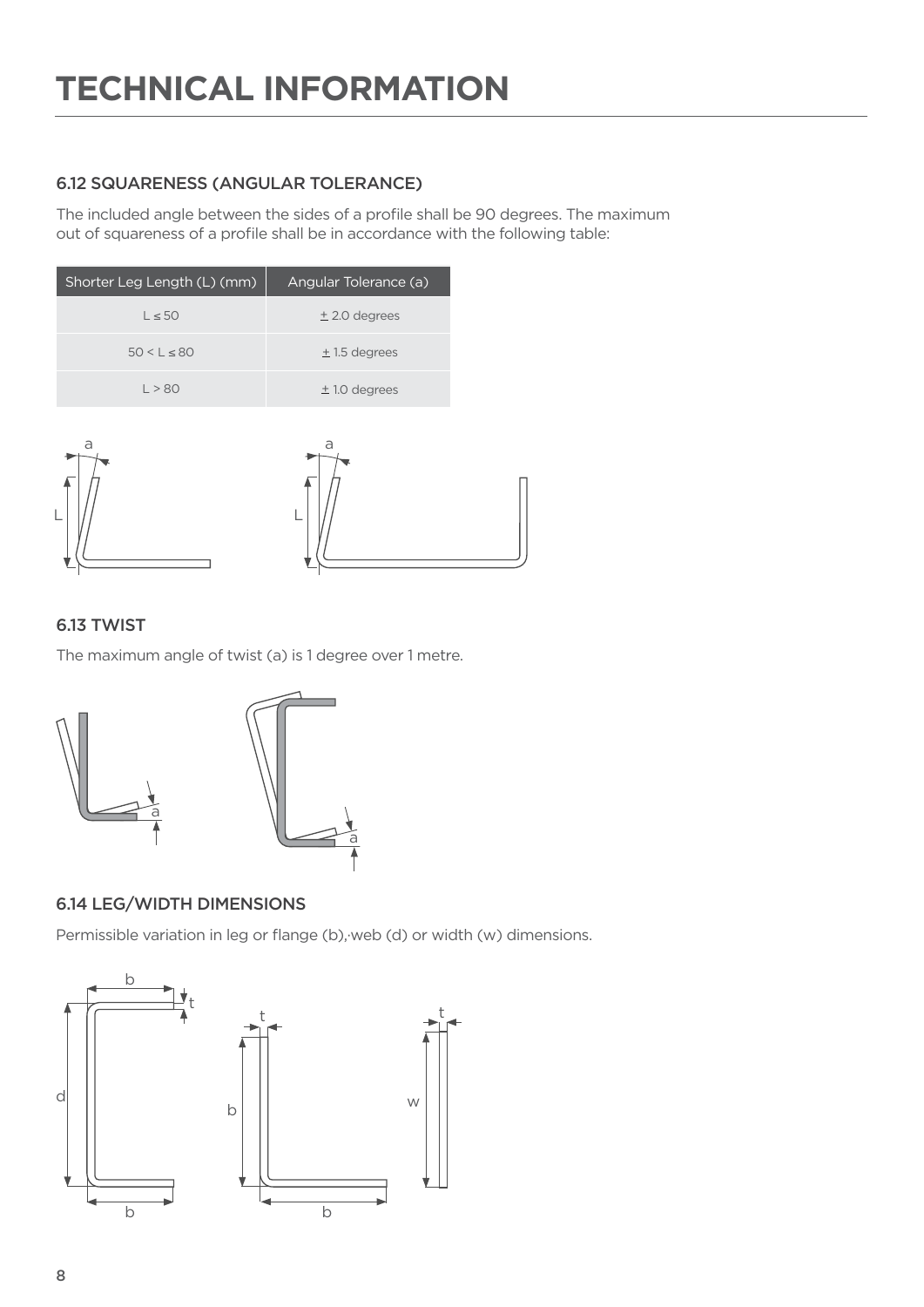#### (i) For a face between a bend and a free edge.

Designated Strip Thickness (t)

|                   | Length Tolerance for a face between a bend and a free edge (mm) |                        |                        |  |  |  |
|-------------------|-----------------------------------------------------------------|------------------------|------------------------|--|--|--|
| Leg Length<br>(b) | Designated Strip Thickness (t)                                  |                        |                        |  |  |  |
| (mm)              | $1.5 < t \le 3$<br>(mm)                                         | $3 < t \leq 6$<br>(mm) | $6 < t \leq 8$<br>(mm) |  |  |  |
| h < 40            | $+0.80$                                                         | $+1.00$                | $+1.25$                |  |  |  |
| 40 < b < 100      | ±1.00                                                           | ± 1.25                 | ±1.50                  |  |  |  |
| $100 < b \le 150$ | ± 1.25                                                          | ±1.50                  | ± 1.75                 |  |  |  |
| $150 < b \le 200$ | ±1.50                                                           | ± 1.75                 | ±2.00                  |  |  |  |
| h > 200           |                                                                 | ± 2.00                 | $+2.25$                |  |  |  |

Note: The maximum variation between leg lengths on channels is 1.5mm for up to and including 150 channels. For over 150 channels refer the flange length (b) tolerance

#### (ii) For a face between two bends.

Designated Strip Thickness (t)

|                       | Length Tolerance for a face between two bends (mm) |                   |                   |  |  |  |
|-----------------------|----------------------------------------------------|-------------------|-------------------|--|--|--|
| Web Length<br>$(d)$ ( | Designated Strip Thickness (t)                     |                   |                   |  |  |  |
| mm)                   | $1.5 < t \le 3$<br>(mm)                            | 3 < t < 6<br>(mm) | 6 < t < 8<br>(mm) |  |  |  |
| $40 < d \le 100$      | ± 0.75                                             | ±1.00             | ± 1.25            |  |  |  |
| $100 < d \le 200$     | ±1.00                                              | $+1.25$           | ± 1.50            |  |  |  |
| $200 < d \leq 400$    | ±1.50                                              | ± 1.75            | ± 2.00            |  |  |  |

(iii) Width tolerances for Flats.

| Specified Width $-$ W (mm) | Width Tolerance<br>(mm) |
|----------------------------|-------------------------|
| $40 < W \le 100$           | ± 0.75                  |
| $100 \le W \le 200$        | ±1.00                   |
| $200 \le W < 400$          | $+1.50$                 |

#### 6.15 Thickness

The uncoated wall thickness of any length of profile shall lie within the band + (plus) 10% – (minus) 5%, of the actual thickness excluding the corner. Actual thickness is the ordered thickness of the strip as follows:

| <b>Nominal</b><br>Thickness (mm) | Actual<br>Thickness (mm) |
|----------------------------------|--------------------------|
| 2.5                              | 2.4                      |
| 4.0                              | 3.8                      |
| 5.0                              | 4.7                      |
| 6.0                              | 6.0                      |
| 80                               | 8 <sup>c</sup>           |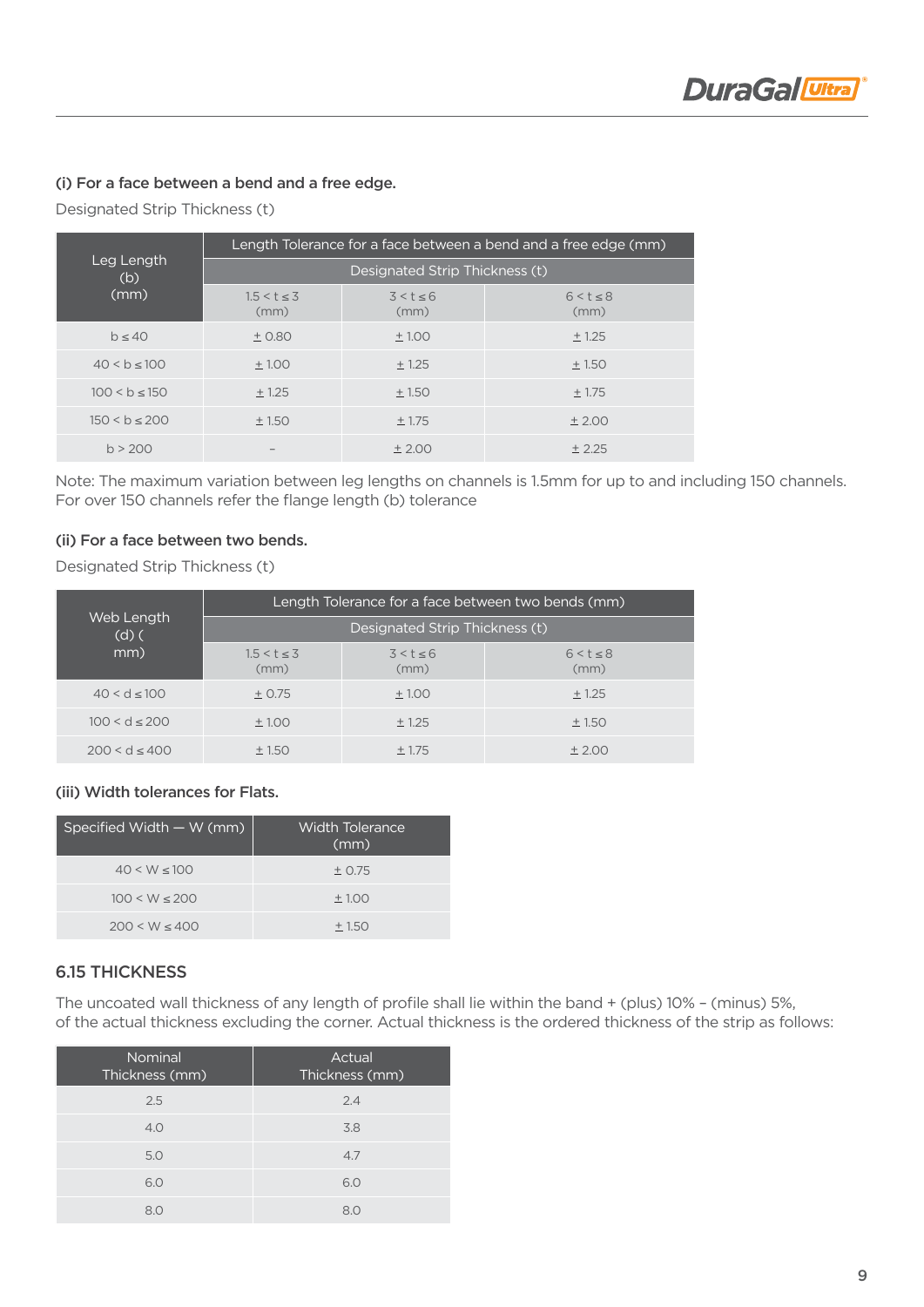### 6.16 Mass

The mass of a profile shall not be less than 0.95 times the mass, as given in the attached table. See Annex A. (Ref AS/NZS 4600:2005 Clause 1.5.1.5).

### 6.17 Flatness of Sides

The flatness of any side (a) will be limited to less than 1 % of the width of that side or 0.5mm, whichever is the largest.



### 6.18 Notch Sensitivity

Profiles 6 mm and thicker, comply with the following table for notch sensitivity. Profiles less than 6 mm thick are deemed to comply with the following table if one or both of the following are satisfied:

- (a) The sections are manufactured using the same steel supplier, steel grade, steel processing as those 6 mm and greater which demonstrated compliance with the following table.
- (b) Ensuring that the finished product ferrite grain size is greater than or equal to 6 as verified by the method specified in AS 1733 (ISO 643), when the steel feed is aluminium killed. Alternatively, when aluminium is used as the grain-refining element, the grain size requirement shall be deemed to have been fulfilled if the cast analysis shows the aluminium content to be not less than 0.020% total aluminium, or alternatively, 0.015% soluble aluminium. In these cases, verification of the grain size shall not be required.

This method of verification is only acceptable when the following evidence is provided by the manufacturer or supplier:

- (i) That the steel is made by the basic oxygen process or an electric process at the steel manufacturer's option, and
- (ii) The steelmaking process shall be shown on test certificates. Additional refining by vacuum arc remelt, electro slag refining or secondary steelmaking practices such as vacuum degassing or calcium injection, or both, is permitted, and
- (iii) The steel shall be fine-grained and be made from fully killed, continuously cast steels. Profiles comply with the AS 1163 L0 classification. Table 10.4.1 of AS 4100 permits impact tested L0 Grades for material of 6mm thickness and less to be used down to -30 degrees centigrade, and above 6mm thickness for -20 degrees centigrade, (lowest one day mean ambient temperature).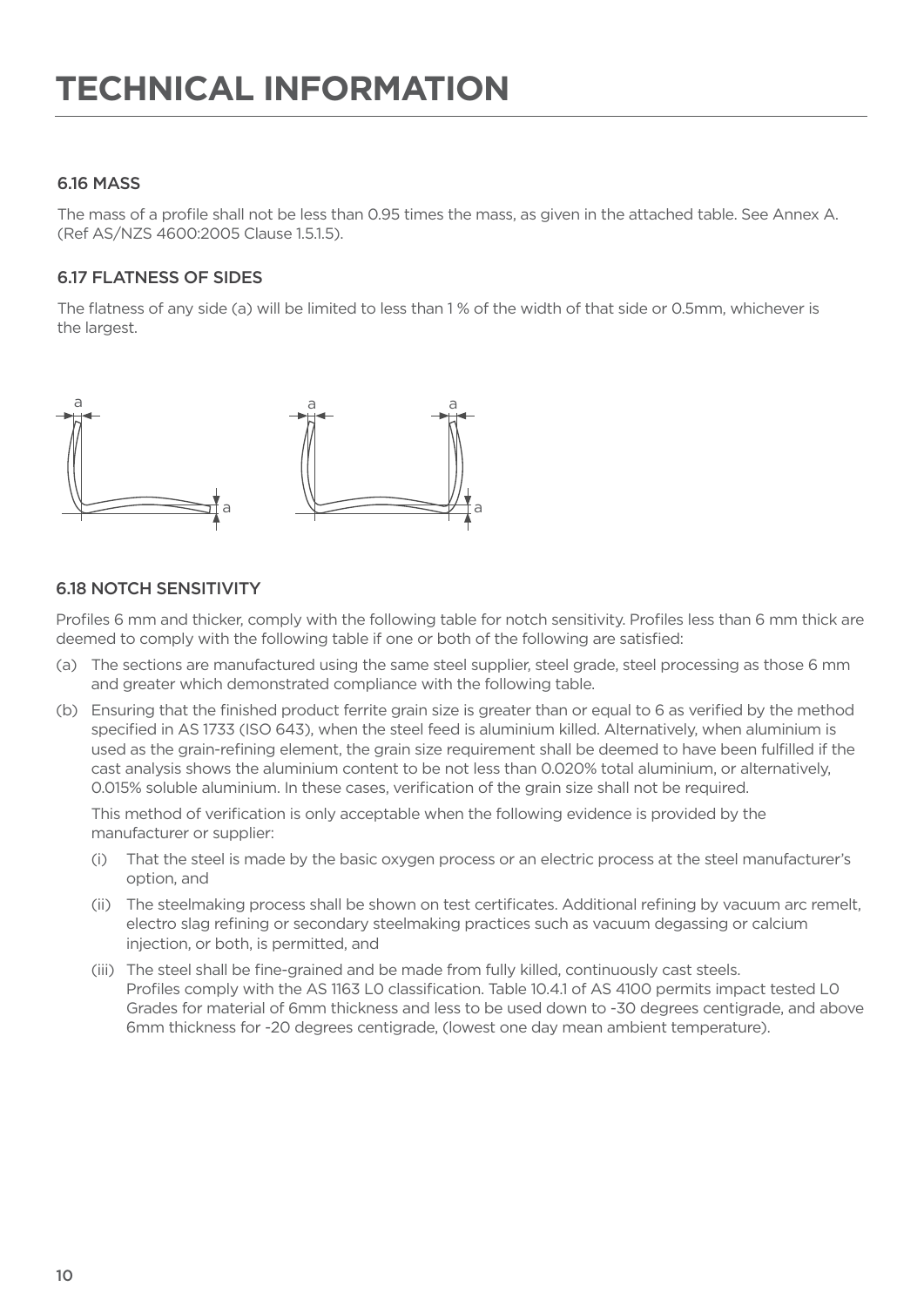|                                                 | Test<br>Temp        |                       |                    |                                     | Minimum Absorbed Energy - Joules<br>Size of Test Piece |                       |                    |
|-------------------------------------------------|---------------------|-----------------------|--------------------|-------------------------------------|--------------------------------------------------------|-----------------------|--------------------|
| Grade                                           | <b>Degrees</b><br>C | $10mm \times 10mm$    |                    | $10 \text{mm} \times 7.5 \text{mm}$ |                                                        | 10mm x 5mm            |                    |
|                                                 |                     | Average<br>of 3 Tests | Individual<br>Test | Average<br>of 3 Tests               | Individual<br><b>Test</b>                              | Average<br>of 3 Tests | Individual<br>Test |
| <b>C350L0</b><br><b>C400L0</b><br><b>C450L0</b> | $\circ$             | 27                    | 20                 | 22                                  | 16                                                     | 18                    | 13                 |

Note: Test pieces shall be cut parallel to the longitudinal axis of the section, with the axis of the notch perpendicular to the longitudinal axis. Test pieces shall be taken from the middle of the face of the major length leg or web of the section.

Impact testing shall be carried out at 0 degrees centigrade in accordance with AS 1544.2.

#### 6.19 HANDLING

Care should be taken in transit and in storage of profiles to keep them clean, dry and presentable.

#### 6.20 Any Other Special Requirements

Any other requirements not covered by the above clauses should be subject to enquiry prior to placement of order.

Note: The measurement of cross section dimensions are to be checked at a distance of 250mm from the ends of the section, to allow for the effect of residual stress relief on cutting. For the measurement of straightness and twist, the section is laid to rest under its own weight on a flat and level surface.

#### 6.21 Means for Determining Compliance

Compliance to the requirements of this specification will be achieved through the Australian Tube Mills Quality System plan maintained under AS 3902/ISO 9002 and the methods used to demonstrate compliance shall comply with those listed in AS/NZS 1163:2009 Appendix B – Product Conformity.

Any special requirements need to be agreed between the customer and Australian Tube Mills, and should include a quality inspection and test plan to ensure product conformity.

# **7.0 Control**

Document control of this standard extends to the Regional Sales and Development Offices. Holders of this specification (customer/end user) should determine its current validity prior to use, by reference to the Regional Sales/Development Office. No changes to this document can be made without the approval of the Site Manager Somerton and Manager Marketing Australian Tube Mills.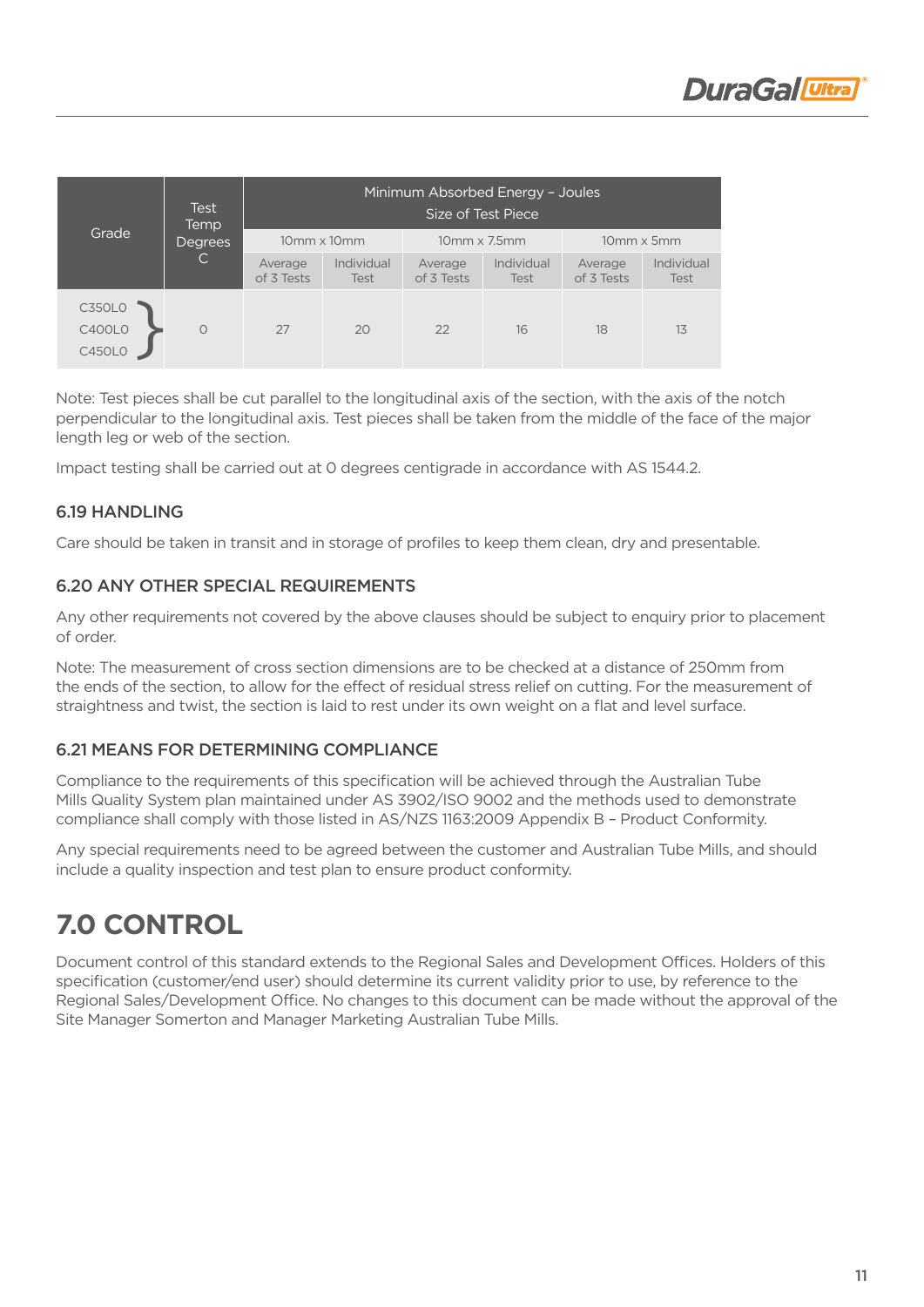# **Annex a**

mass and bundling data

Profile Equal Angles





| <b>Nominal Size</b>           |                        |           | <b>Mass</b><br>per<br>Metre | <b>Metres</b><br>per<br>Tonne<br>kg/m | No. of<br>Lengths<br>per<br><b>Bundle</b> | Arrangement<br>of Bundle |                | Overall<br><b>Bundle</b> |                      | Total<br><b>Metres</b><br>per<br><b>Bundle</b> | <b>Total</b><br>Weight<br>per<br><b>Bundle</b> |
|-------------------------------|------------------------|-----------|-----------------------------|---------------------------------------|-------------------------------------------|--------------------------|----------------|--------------------------|----------------------|------------------------------------------------|------------------------------------------------|
| b <sub>1</sub><br><u>(mm)</u> | b <sub>2</sub><br>(mm) | t<br>(mm) | kg/m                        | m/t                                   |                                           | Columns                  | Rows           | W<br>(mm)                | $\mathsf{H}$<br>(mm) | m                                              | tonnes                                         |
| 6.0 Metre Standard Lengths    |                        |           |                             |                                       |                                           |                          |                |                          |                      |                                                |                                                |
| 30                            | 30                     | 2.5       | 1.06                        | 948                                   | 80                                        | $\overline{4}$           | 20             | 170                      | 85                   | 480                                            | 0.507                                          |
| 40                            | 40                     | 2.5       | 1.43                        | 698                                   | 60                                        | $\overline{3}$           | 20             | 170                      | 92                   | 360                                            | 0.516                                          |
| 40                            | 40                     | 4.0       | 2.20                        | 455                                   | 39                                        | 3                        | 13             | 170                      | 92                   | 234                                            | 0.514                                          |
| 45                            | 45                     | 2.5       | 1.62                        | 617                                   | 54                                        | 3                        | 18             | 191                      | 89                   | 324                                            | 0.525                                          |
| 45                            | 45                     | 4.0       | 2.50                        | 401                                   | 36                                        | 3                        | 12             | 191                      | 90                   | 216                                            | 0.539                                          |
| 9.0 Metre Standard Lengths    |                        |           |                             |                                       |                                           |                          |                |                          |                      |                                                |                                                |
| 50                            | 50                     | 2.5       | 1.81                        | 553                                   | 33                                        | 3                        | 11             | 212                      | 69                   | 297                                            | 0.537                                          |
| 50                            | 50                     | 4.0       | 2.79                        | 358                                   | 27                                        | $\overline{3}$           | $\mathcal{Q}$  | 212                      | 78                   | 243                                            | 0.679                                          |
| 50                            | 50                     | 5.0       | 3.42                        | 293                                   | 24                                        | 3                        | 8              | 212                      | 82                   | 216                                            | 0.738                                          |
| 50                            | 50                     | 6.0       | 4.21                        | 238                                   | 21                                        | $\overline{3}$           | $\overline{7}$ | 212                      | 85                   | 189                                            | 0.795                                          |
| 65                            | 65                     | 4.0       | 3.69                        | 271                                   | 22                                        | $\overline{2}$           | 11             | 184                      | 99                   | 198                                            | 0.730                                          |
| 65                            | 65                     | 5.0       | 4.52                        | 221                                   | 22                                        | $\overline{2}$           | 11             | 184                      | 112                  | 198                                            | 0.895                                          |
| 65                            | 65                     | 6.0       | 5.62                        | 178                                   | 18                                        | $\overline{2}$           | $\mathcal{G}$  | 184                      | 112                  | 162                                            | 0.910                                          |
| 75                            | 75                     | 4.0       | 4.29                        | 233                                   | 22                                        | $\overline{2}$           | 11             | 212                      | 106                  | 198                                            | 0.849                                          |
| 75                            | 75                     | 5.0       | 5.26                        | 190                                   | 22                                        | $\overline{2}$           | 11             | 212                      | 119                  | 198                                            | 1.04                                           |
| 75                            | 75                     | 6.0       | 6.56                        | 152                                   | 18                                        | $\overline{2}$           | $\Theta$       | 212                      | 119                  | 162                                            | 1.06                                           |
| 75                            | 75                     | 8.0       | 8.59                        | 116                                   | 18                                        | $\overline{2}$           | $\overline{9}$ | 212                      | 143                  | 162                                            | 1.39                                           |
| 90                            | 90                     | 5.0       | 6.37                        | 157                                   | 22                                        | $\overline{2}$           | 11             | 255                      | 130                  | 198                                            | 1.26                                           |
| 90                            | 90                     | 8.0       | 10.5                        | 95.4                                  | 18                                        | $\overline{2}$           | 9              | 255                      | 153                  | 162                                            | 1.70                                           |
| 12.0 Metre Standard Lengths   |                        |           |                             |                                       |                                           |                          |                |                          |                      |                                                |                                                |
| 100                           | 100                    | 6.0       | 8.92                        | 112                                   | 16                                        | $\overline{2}$           | 8              | 283                      | 129                  | 192                                            | 1.71                                           |
| 100                           | 100                    | 8.0       | 11.7                        | 85.2                                  | 14                                        | $\overline{2}$           | 7              | 283                      | 138                  | 168                                            | 1.97                                           |
| 125                           | 125                    | 4.0       | 7.27                        | 138                                   | 20                                        | $\overline{2}$           | 10             | 354                      | 136                  | 240                                            | 1.74                                           |
| 125                           | 125                    | 5.0       | 8.95                        | 112                                   | 18                                        | $\overline{2}$           | $\mathcal{Q}$  | 354                      | 141                  | 216                                            | 1.93                                           |
| 125                           | 125                    | 8.0       | 14.9                        | 67.2                                  | 12                                        | $\overline{2}$           | 6              | 354                      | 144                  | 144                                            | 2.14                                           |
| 150                           | 150                    | 5.0       | 10.8                        | 92.6                                  | 18                                        | $\overline{2}$           | $\mathcal{Q}$  | 424                      | 159                  | 216                                            | 2.33                                           |
| 150                           | 150                    | 6.0       | 13.6                        | 73.4                                  | 18                                        | $\overline{2}$           | 9              | 424                      | 172                  | 216                                            | 2.94                                           |
| 150                           | 150                    | 8.0       | 18.0                        | 55.5                                  | 12                                        | $\overline{2}$           | 6              | 424                      | 162                  | 144                                            | 2.59                                           |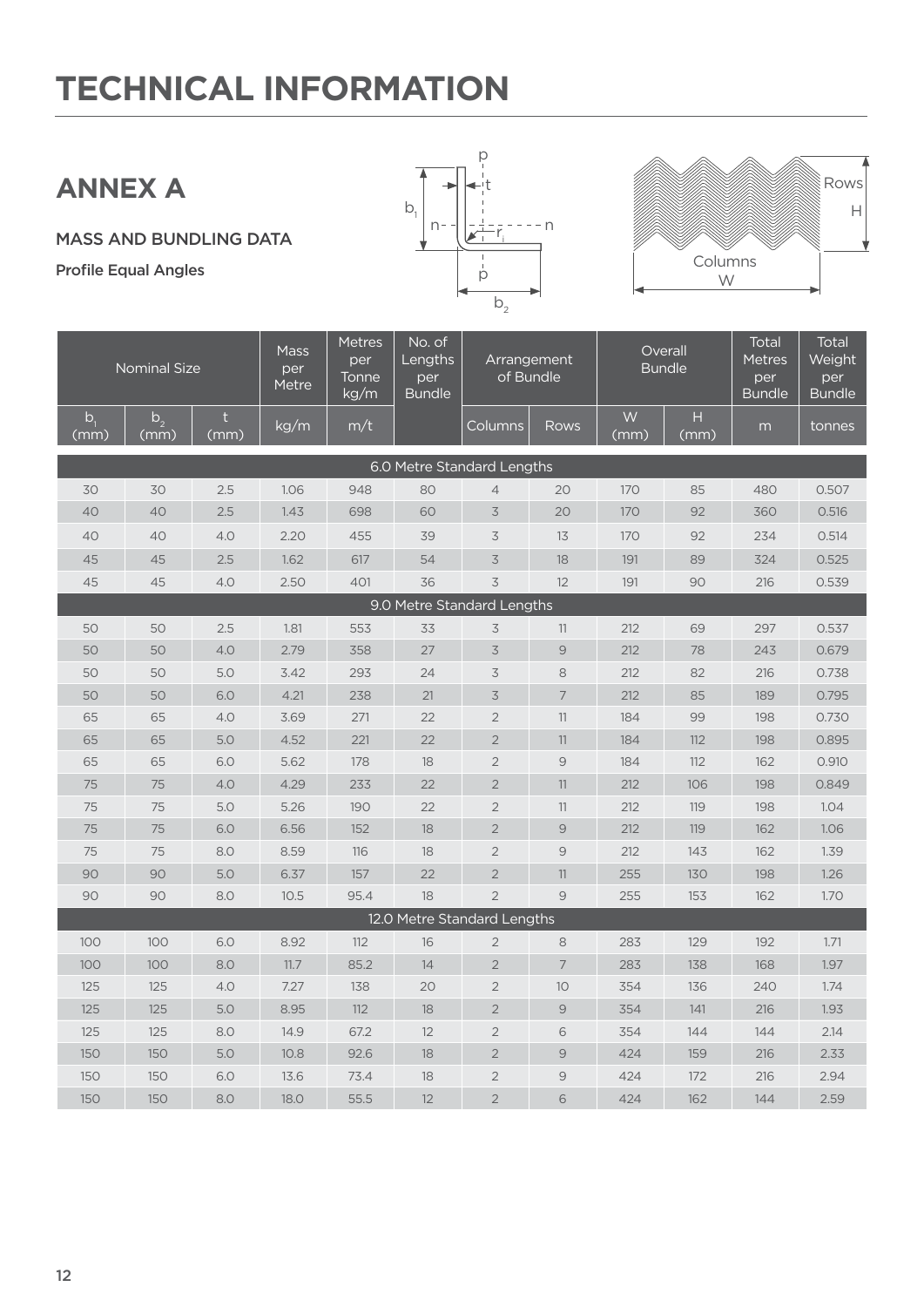# **DuraGal** Ultra



mass and bundling data

Profile Unequal Angles

# W **Columns** H Rows

#### Nominal Size Mass per Metre Metres per Tonne kg/m No. of Lengths per **Bundle** Arrangement of Bundle **Overall** Bundle Total Metres per **Bundle** Total Weight per Bundle  $b<sub>1</sub>$ (mm)  $b_{2}$ (mm) t  $\begin{array}{c|c|c|c} t & kg/m & m/t & \hline \end{array}$  Columns Rows W (mm) H  $\begin{array}{c} \n\Box \ (mm) \end{array}$  m tonnes 9.0 Metre Standard Lengths 75 50 4.0 3.54 282 22 2 11 191 94 198 0.701 75 50 5.0 4.34 231 22 2 11 193 106 180 0.859 75 50 6.0 5.38 186 18 2 9 194 106 162 0.872 12.0 Metre Standard Lengths 100 75 6.0 7.74 129 16 2 8 258 117 192 1.49 100 75 8.0 10.2 98.4 16 2 8 261 137 192 1.95 125 75 6.0 8.92 112 16 2 8 306 120 192 1.71 125 75 8.0 11.7 85.2 14 2 7 308 129 168 1.97 150 100 6.0 11.3 88.7 16 2 8 372 140 192 2.16 150 100 8.0 14.9 67.2 12 2 6 371 137 144 2.14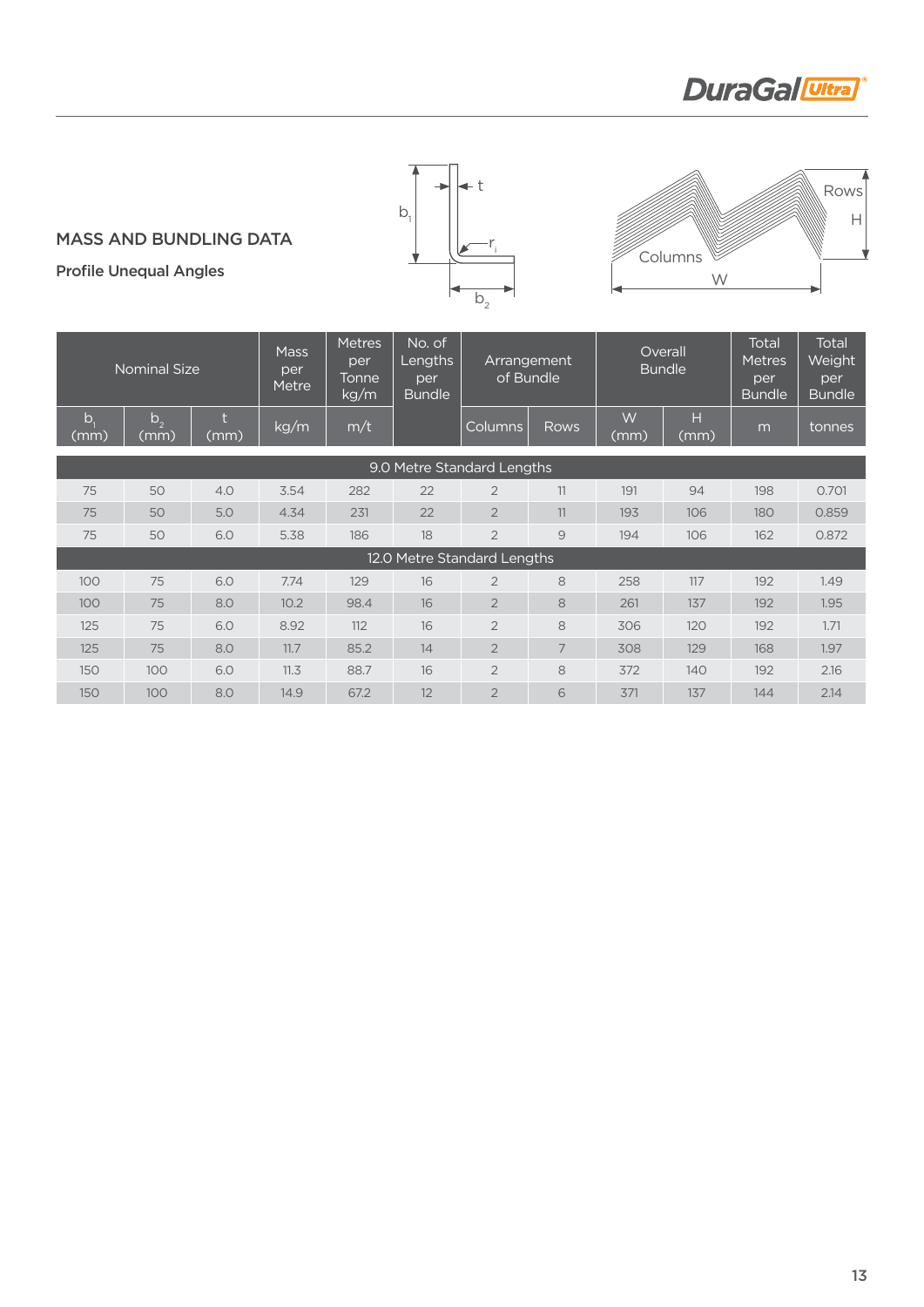## mass and bundling data

Profile Flats

| <b>Nominal Size</b> |           | <b>Mass</b><br>per<br>Metre | <b>Metres</b><br>per<br>Tonne<br>kg/m | No. of<br>Lengths<br>per<br><b>Bundle</b> | Arrangement<br>of Bundle |      |           | Overall<br><b>Bundle</b> | <b>Total</b><br><b>Metres</b><br>per<br><b>Bundle</b> | <b>Total</b><br>Weight<br>per<br><b>Bundle</b> |
|---------------------|-----------|-----------------------------|---------------------------------------|-------------------------------------------|--------------------------|------|-----------|--------------------------|-------------------------------------------------------|------------------------------------------------|
| W<br>(mm)           | t<br>(mm) | kg/m                        | m/t                                   |                                           | Columns                  | Rows | W<br>(mm) | H<br>(mm)                | m                                                     | tonnes                                         |
|                     |           |                             |                                       |                                           |                          |      |           |                          |                                                       |                                                |
| 50                  | 4.0       | 1.49                        | 670                                   | 57                                        | $\overline{3}$           | 19   | 150       | 76                       | 342                                                   | 0.510                                          |
| 50                  | 5.0       | 1.84                        | 542                                   | 45                                        | $\overline{3}$           | 15   | 150       | 75                       | 270                                                   | 0.498                                          |
| 65                  | 4.0       | 1.94                        | 516                                   | 44                                        | $\overline{2}$           | 22   | 130       | 88                       | 264                                                   | 0.512                                          |
| 65                  | 5.0       | 2.40                        | 417                                   | 36                                        | $\overline{2}$           | 18   | 130       | 90                       | 216                                                   | 0.518                                          |
| 75                  | 4.0       | 2.24                        | 447                                   | 38                                        | $\sqrt{2}$               | 19   | 150       | 76                       | 228                                                   | 0.510                                          |
| 75                  | 5.0       | 2.77                        | 361                                   | 32                                        | $\overline{2}$           | 16   | 150       | 80                       | 192                                                   | 0.530                                          |
| 90                  | 6.0       | 4.24                        | 236                                   | 26                                        | $\overline{2}$           | 13   | 180       | 78                       | 156                                                   | 0.661                                          |
| 100                 | 4.0       | 2.98                        | 335                                   | 28                                        | $\overline{2}$           | 14   | 200       | 56                       | 168                                                   | 0.501                                          |
| 100                 | 5.0       | 3.69                        | 271                                   | 28                                        | $\overline{2}$           | 14   | 200       | 70                       | 168                                                   | 0.620                                          |
| 100                 | 6.0       | 4.71                        | 212                                   | 26                                        | $\overline{2}$           | 13   | 200       | 78                       | 156                                                   | 0.735                                          |
| 100                 | 8.0       | 6.28                        | 159                                   | 22                                        | $\overline{2}$           | 11   | 200       | 88                       | 132                                                   | 0.829                                          |
| 130                 | 5.0       | 4.80                        | 208                                   | 28                                        | $\sqrt{2}$               | 14   | 260       | 70                       | 168                                                   | 0.806                                          |
| 150                 | 5.0       | 5.53                        | 181                                   | 28                                        | $\overline{2}$           | 14   | 300       | 70                       | 168                                                   | 0.930                                          |
| 150                 | 6.0       | 7.07                        | 142                                   | 24                                        | $\overline{2}$           | 12   | 300       | 72                       | 144                                                   | 1.017                                          |
| 150                 | 8.0       | 9.42                        | 106                                   | 22                                        | $\overline{2}$           | 11   | 300       | 88                       | 132                                                   | 1.243                                          |
| 200                 | 5.0       | 7.38                        | 136                                   | 32                                        | $\overline{2}$           | 16   | 400       | 80                       | 192                                                   | 1.417                                          |
| 200                 | 6.0       | 9.42                        | 106                                   | 28                                        | $\overline{2}$           | 14   | 400       | 84                       | 168                                                   | 1.583                                          |
| 200                 | 8.0       | 12.6                        | 79.6                                  | 22                                        | $\overline{2}$           | 11   | 400       | 88                       | 132                                                   | 1.658                                          |
| 250                 | 5.0       | 9.22                        | 108                                   | 23                                        | $\overline{\phantom{a}}$ | 23   | 250       | 115                      | 138                                                   | 1.273                                          |
| 250                 | 8.0       | 15.7                        | 63.7                                  | 16                                        | $\mathbf{1}$             | 16   | 250       | 128                      | 96                                                    | 1.507                                          |
| 300                 | 5.0       | 11.1                        | 90.3                                  | 19                                        | $\mathbf{1}$             | 19   | 300       | 95                       | 114                                                   | 1.262                                          |
| 300                 | 8.0       | 18.8                        | 53.1                                  | 12                                        |                          | 12   | 300       | 96                       | 72                                                    | 1.356                                          |



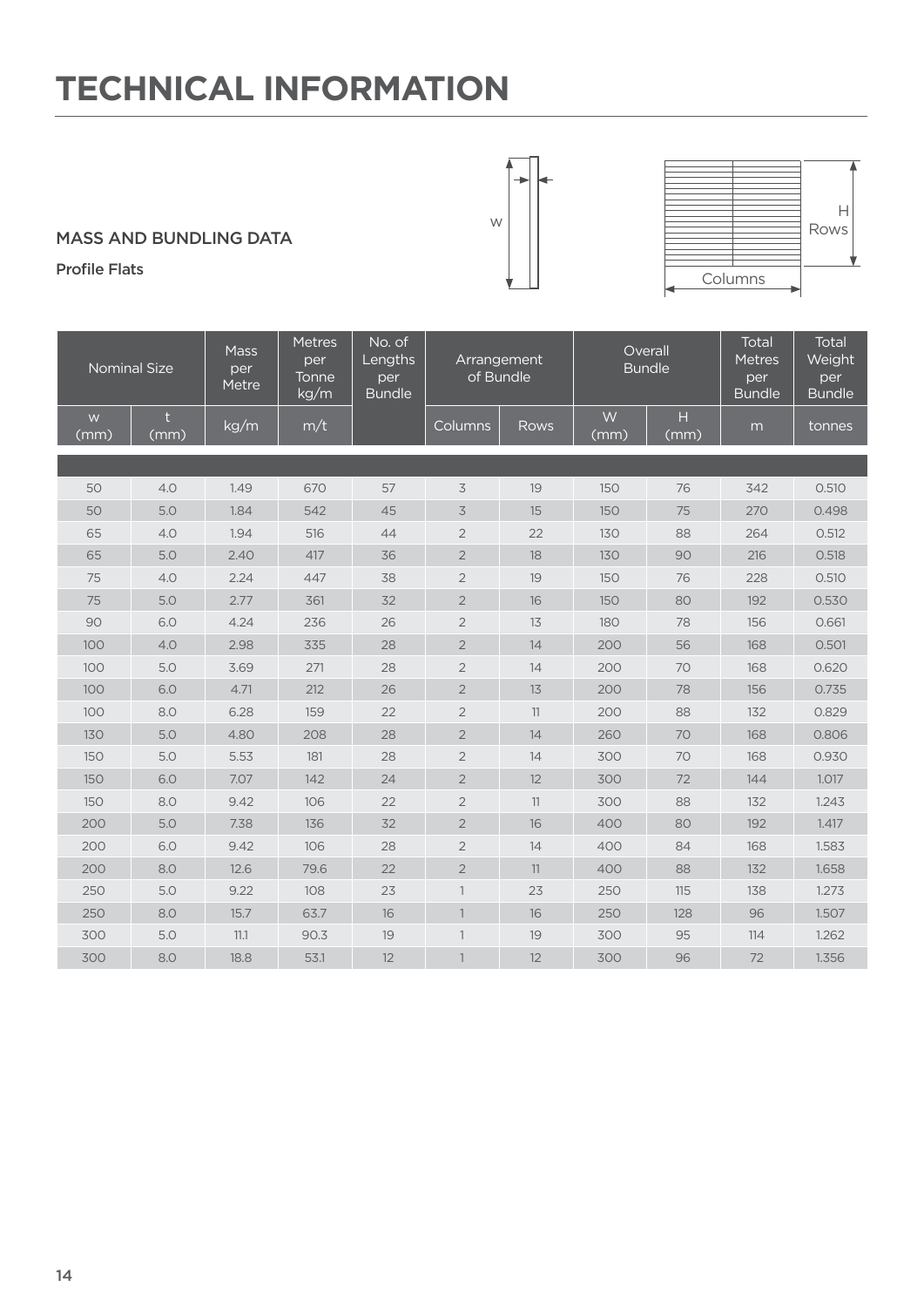# **DuraGal** Ultra

 $\boldsymbol{\mathsf{H}}$ Rows

W Columns

 $\mathbb{N}$ 

 $\mathbb{R}$ 

 $\sqrt{\frac{1}{2}}$ 



#### mass and bundling data

Profile Channels

| <b>Nominal Size</b>         |                     |      | <b>Mass</b><br>per<br>Metre | <b>Metres</b><br>per<br>Tonne<br>kg/m | No. of<br>Lengths<br>per<br><b>Bundle</b> | Arrangement<br>of Bundle |                | Overall<br><b>Bundle</b> |           | Total<br><b>Metres</b><br>per<br><b>Bundle</b> | Total<br>Weight<br>per<br><b>Bundle</b> |
|-----------------------------|---------------------|------|-----------------------------|---------------------------------------|-------------------------------------------|--------------------------|----------------|--------------------------|-----------|------------------------------------------------|-----------------------------------------|
| d<br>(mm)                   | $b_{\rm f}$<br>(mm) | (mm) | kg/m                        | m/t                                   |                                           | <b>Columns</b>           | Rows           | W<br>(mm)                | Н<br>(mm) | m                                              | tonnes                                  |
| 9.0 Metre Standard Lengths  |                     |      |                             |                                       |                                           |                          |                |                          |           |                                                |                                         |
| 75                          | 40                  | 4.0  | 4.25                        | 236                                   | 18                                        | 3                        | 6              | 237                      | 131       | 162                                            | 0.688                                   |
| 100                         | 50                  | 4.0  | 5.59                        | 179                                   | 18                                        | 3                        | 6              | 312                      | 161       | 162                                            | 0.905                                   |
| 125                         | 65                  | 4.0  | 7.23                        | 138                                   | 18                                        | 3                        | 6              | 387                      | 206       | 162                                            | 1.17                                    |
| 12.0 Metre Standard Lengths |                     |      |                             |                                       |                                           |                          |                |                          |           |                                                |                                         |
| 150                         | 75                  | 5.0  | 10.5                        | 95.1                                  | 12                                        | $\overline{2}$           | 6              | 313                      | 239       | 144                                            | 1.51                                    |
| 180                         | 75                  | 5.0  | 11.6                        | 86.0                                  | 12                                        | $\overline{2}$           | 6              | 373                      | 239       | 144                                            | 1.67                                    |
| 200                         | 75                  | 5.0  | 12.4                        | 80.9                                  | 12                                        | $\overline{2}$           | 6              | 413                      | 239       | 144                                            | 1.78                                    |
| 200                         | 75                  | 6.0  | 15.5                        | 64.6                                  | 12                                        | $\overline{2}$           | 6              | 420                      | 243       | 144                                            | 2.23                                    |
| 230                         | 75                  | 6.0  | 16.9                        | 59.2                                  | 12                                        | $\overline{2}$           | 6              | 480                      | 243       | 144                                            | 2.43                                    |
| 250                         | 90                  | 6.0  | 19.2                        | 52.0                                  | 8                                         | $\overline{2}$           | $\overline{4}$ | 520                      | 192       | 96                                             | 1.85                                    |
| 300                         | 90                  | 6.0  | 21.6                        | 46.3                                  | 6                                         | $\mathbf{1}$             | 6              | 314                      | 288       | 72                                             | 1.56                                    |
| 300                         | 90                  | 8.0  | 28.5                        | 35.1                                  | 6                                         |                          | 6              | 316                      | 294       | 72                                             | 2.05                                    |